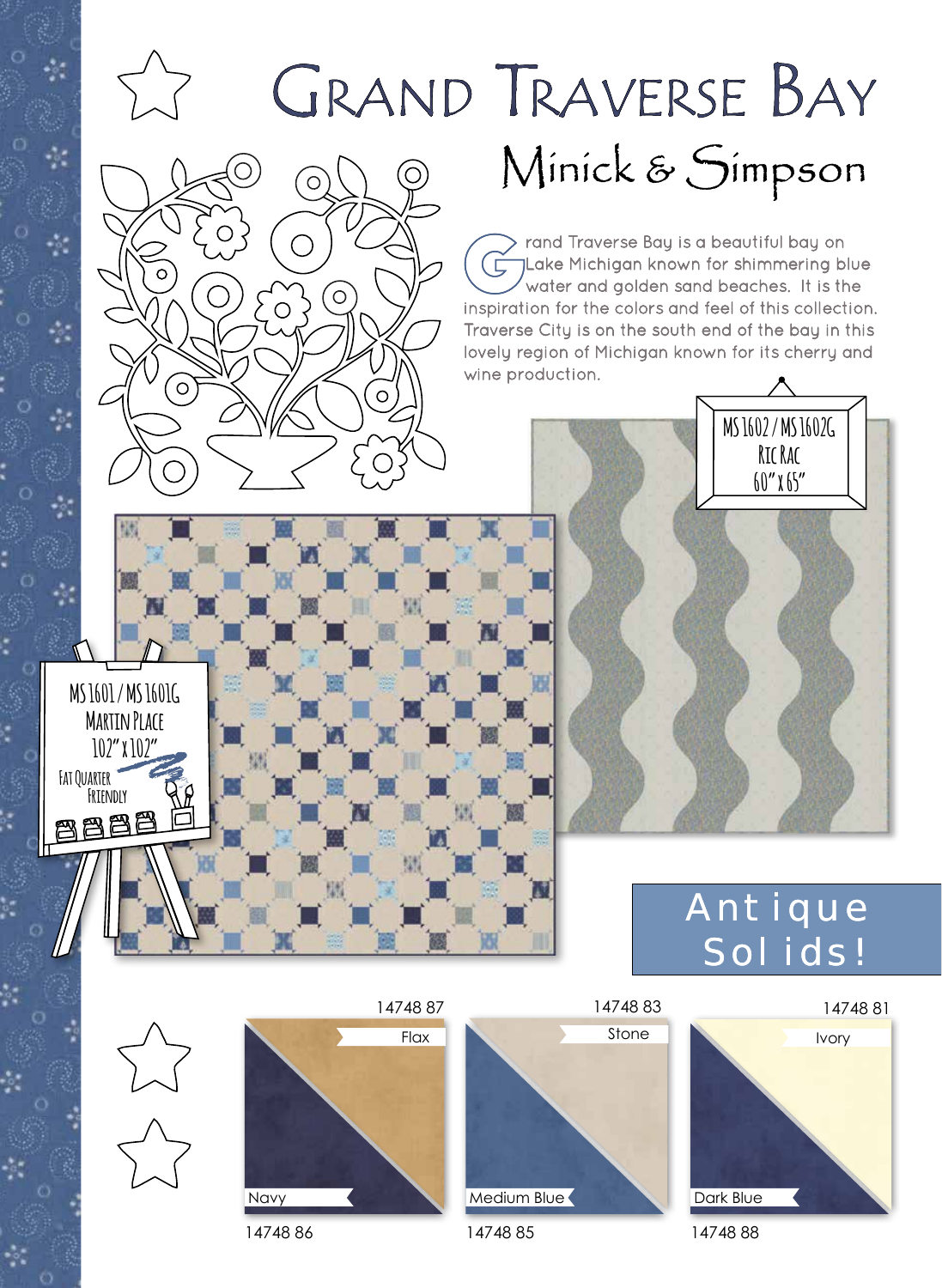

August 2016 Delivery





14821 14 \*







14820 11 \*

14828 13 \*



14820 14 \*

Light Blue







Medium Blue









Light Blue





C

mo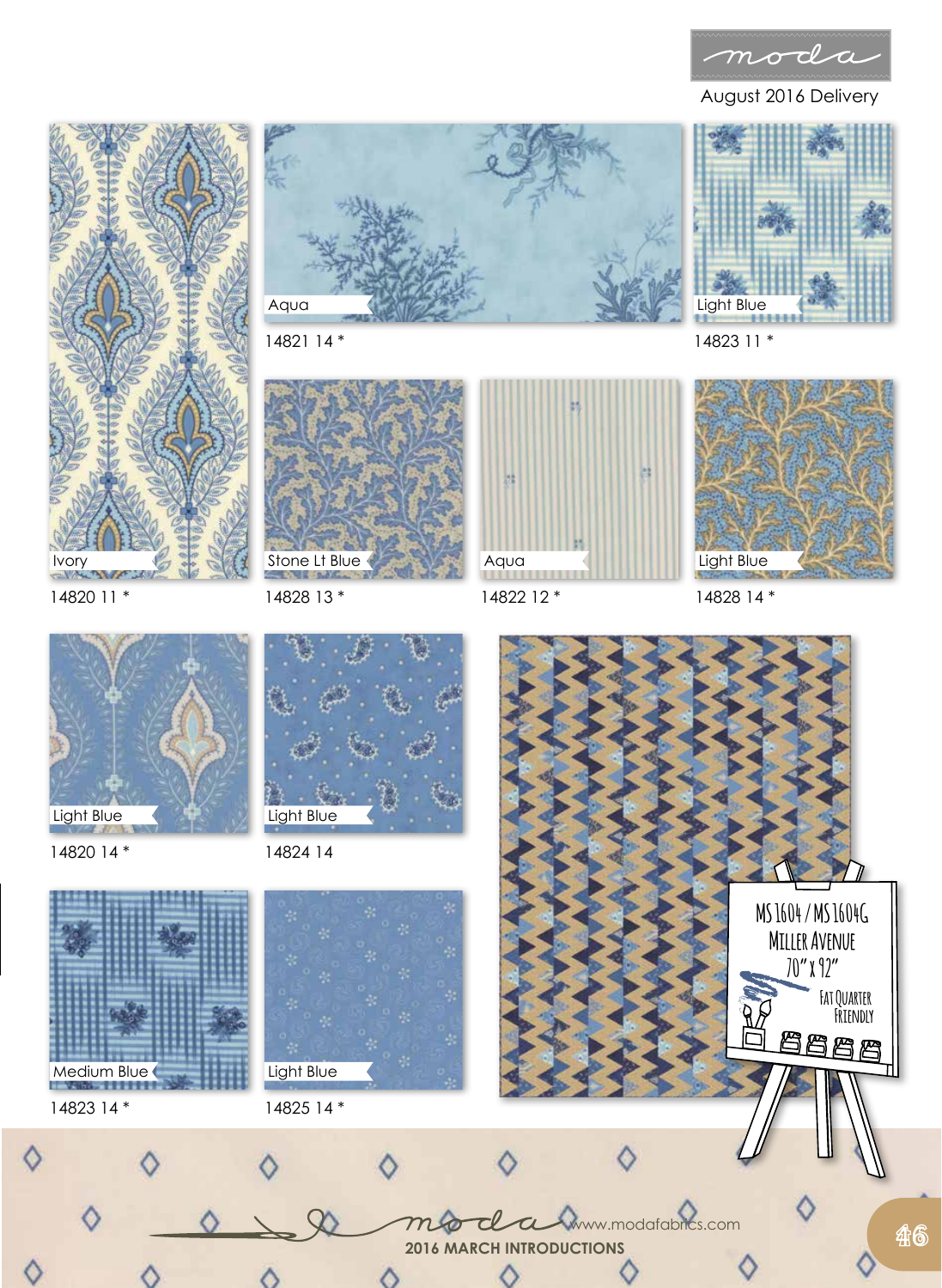



14820 15

14824 15 \*

Dark Blue



14825 15



14826 15 \*



14822 11 \*



14826 25  $\Diamond$  $\Diamond$ С  $\circ$ 





14822 22



14827 15 \*



14820 12

14824 12

Stone



14828 15 \*

14820 25

Dark Blue



14826 13 \*



14821 12 \*